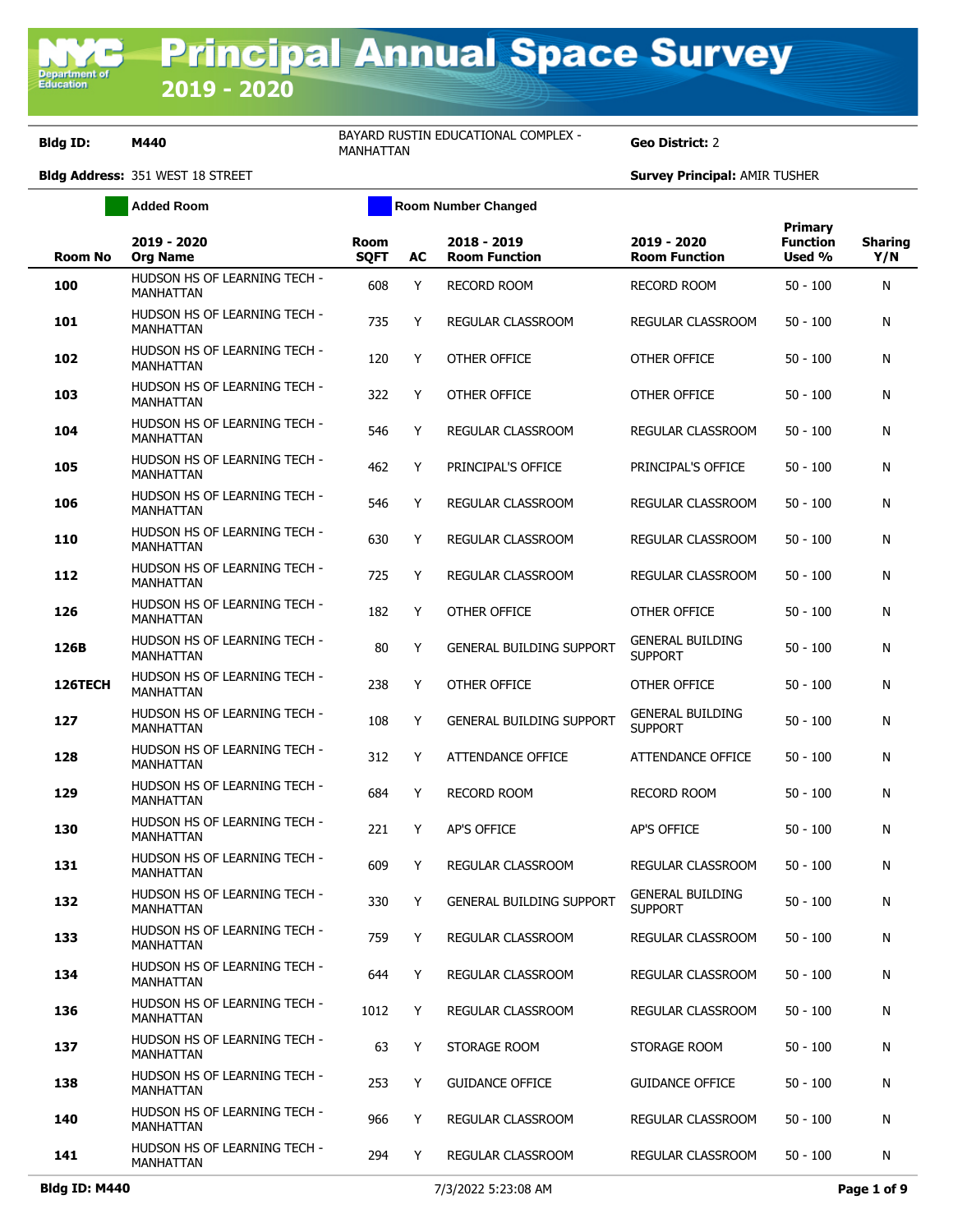**Bldg ID: M440** BAYARD RUSTIN EDUCATIONAL COMPLEX -BAYARD RUSTIN EDUCATIONAL COMPLEX - **Geo District:** 2<br>MANHATTAN

|                | Added Room                                |                            |    | Room Number Changed                 |                                           |                                      |                       |
|----------------|-------------------------------------------|----------------------------|----|-------------------------------------|-------------------------------------------|--------------------------------------|-----------------------|
| <b>Room No</b> | 2019 - 2020<br><b>Org Name</b>            | <b>Room</b><br><b>SQFT</b> | AC | 2018 - 2019<br><b>Room Function</b> | 2019 - 2020<br><b>Room Function</b>       | Primary<br><b>Function</b><br>Used % | <b>Sharing</b><br>Y/N |
| 143            | HUDSON HS OF LEARNING TECH -<br>MANHATTAN | 253                        | Y  | OTHER OFFICE                        | OTHER OFFICE                              | $50 - 100$                           | N                     |
| 200            | MANHATTAN BUSINESS ACADEMY                | 616                        | Y  | REGULAR CLASSROOM                   | REGULAR CLASSROOM                         | $50 - 100$                           | N                     |
| 200A           | MANHATTAN BUSINESS ACADEMY                | 290                        | Y  | <b>GUIDANCE OFFICE</b>              | <b>GUIDANCE OFFICE</b>                    | $50 - 100$                           | N                     |
| 201            | MANHATTAN BUSINESS ACADEMY                | 529                        | N  | REGULAR CLASSROOM                   | REGULAR CLASSROOM                         | $50 - 100$                           | N                     |
| 203            | MANHATTAN BUSINESS ACADEMY                | 598                        | N  | REGULAR CLASSROOM                   | REGULAR CLASSROOM                         | $50 - 100$                           | N                     |
| 204            | MANHATTAN BUSINESS ACADEMY                | 1288                       | Y  | REGULAR CLASSROOM                   | REGULAR CLASSROOM                         | $50 - 100$                           | N                     |
| 205            | MANHATTAN BUSINESS ACADEMY                | 500                        | N  | REGULAR CLASSROOM                   | REGULAR CLASSROOM                         | $50 - 100$                           | N                     |
| 208            | MANHATTAN BUSINESS ACADEMY                | 598                        | Y  | REGULAR CLASSROOM                   | REGULAR CLASSROOM                         | $50 - 100$                           | N                     |
| 210            | MANHATTAN BUSINESS ACADEMY                | 784                        | Y  | <b>REGULAR CLASSROOM</b>            | REGULAR CLASSROOM                         | $50 - 100$                           | N                     |
| 211            | MANHATTAN BUSINESS ACADEMY                | 99                         | Y  | STORAGE ROOM                        | STORAGE ROOM                              | $50 - 100$                           | N                     |
| 212            | MANHATTAN BUSINESS ACADEMY                | 644                        | Y  | REGULAR CLASSROOM                   | <b>REGULAR CLASSROOM</b>                  | $50 - 100$                           | N                     |
| 213            | MANHATTAN BUSINESS ACADEMY                | 322                        | Y  | PRINCIPAL'S OFFICE                  | PRINCIPAL'S OFFICE                        | $50 - 100$                           | N                     |
| 215            | MANHATTAN BUSINESS ACADEMY                | 322                        | Y  | <b>AP'S OFFICE</b>                  | AP'S OFFICE                               | $50 - 100$                           | N                     |
| 216            | <b>MANHATTAN BUSINESS ACADEMY</b>         | 224                        | Y  | SOCIAL WORKER/COUNSELOR             | <b>SOCIAL</b><br>WORKER/COUNSELOR         | $50 - 100$                           | N                     |
| 216A           | MANHATTAN BUSINESS ACADEMY                | 121                        | Y  | <b>GENERAL BUILDING SUPPORT</b>     | <b>GENERAL BUILDING</b><br><b>SUPPORT</b> | $50 - 100$                           | N                     |
| 226            | MANHATTAN BUSINESS ACADEMY                | 238                        | Y  | <b>GUIDANCE OFFICE</b>              | <b>GUIDANCE OFFICE</b>                    | $50 - 100$                           | N                     |
| 227            | MANHATTAN BUSINESS ACADEMY                | 760                        | N  | REGULAR CLASSROOM                   | REGULAR CLASSROOM                         | $50 - 100$                           | N                     |
| 228            | MANHATTAN BUSINESS ACADEMY                | 598                        | Y  | <b>COMPUTER LAB</b>                 | <b>COMPUTER LAB</b>                       | $50 - 100$                           | N                     |
| 230            | MANHATTAN BUSINESS ACADEMY                | 68                         | Y  | STORAGE ROOM                        | STORAGE ROOM                              | $50 - 100$                           | N                     |
| 232            | MANHATTAN BUSINESS ACADEMY                | 676                        | Y  | <b>REGULAR CLASSROOM</b>            | REGULAR CLASSROOM                         | $50 - 100$                           | N                     |
| 233A-D         | MANHATTAN BUSINESS ACADEMY                | 552                        | Y  | <b>GENERAL/MAIN OFFICE</b>          | <b>GENERAL/MAIN</b><br><b>OFFICE</b>      | $50 - 100$                           | N                     |
| 234            | MANHATTAN BUSINESS ACADEMY                | 598                        | Y  | REGULAR CLASSROOM                   | <b>REGULAR CLASSROOM</b>                  | $50 - 100$                           | N                     |
| 235            | MANHATTAN BUSINESS ACADEMY                | 580                        | N  | REGULAR CLASSROOM                   | <b>REGULAR CLASSROOM</b>                  | $50 - 100$                           | N                     |
| 236            | MANHATTAN BUSINESS ACADEMY                | 728                        | Y  | <b>REGULAR CLASSROOM</b>            | REGULAR CLASSROOM                         | $50 - 100$                           | N                     |
| 238            | MANHATTAN BUSINESS ACADEMY                | 700                        | Y  | <b>REGULAR CLASSROOM</b>            | REGULAR CLASSROOM                         | $50 - 100$                           | N                     |
| 239            | MANHATTAN BUSINESS ACADEMY                | 120                        | Y  | STORAGE ROOM                        | STORAGE ROOM                              | $50 - 100$                           | N                     |
| 240            | MANHATTAN BUSINESS ACADEMY                | 700                        | Y  | <b>REGULAR CLASSROOM</b>            | REGULAR CLASSROOM                         | $50 - 100$                           | N                     |
| 241            | MANHATTAN BUSINESS ACADEMY                | 783                        | Y  | REGULAR CLASSROOM                   | REGULAR CLASSROOM                         | $50 - 100$                           | N                     |
| 242            | MANHATTAN BUSINESS ACADEMY                | 725                        | Y  | REGULAR CLASSROOM                   | REGULAR CLASSROOM                         | $50 - 100$                           | N                     |
| 301            | JAMES BALDWIN SCHOOL -<br>MANHATTAN       | 460                        | Y  | PRINCIPAL'S OFFICE                  | PRINCIPAL'S OFFICE                        | $50 - 100$                           | N                     |
| 303            | JAMES BALDWIN SCHOOL -<br>MANHATTAN       | 575                        | Y  | REGULAR CLASSROOM                   | REGULAR CLASSROOM                         | $50 - 100$                           | N                     |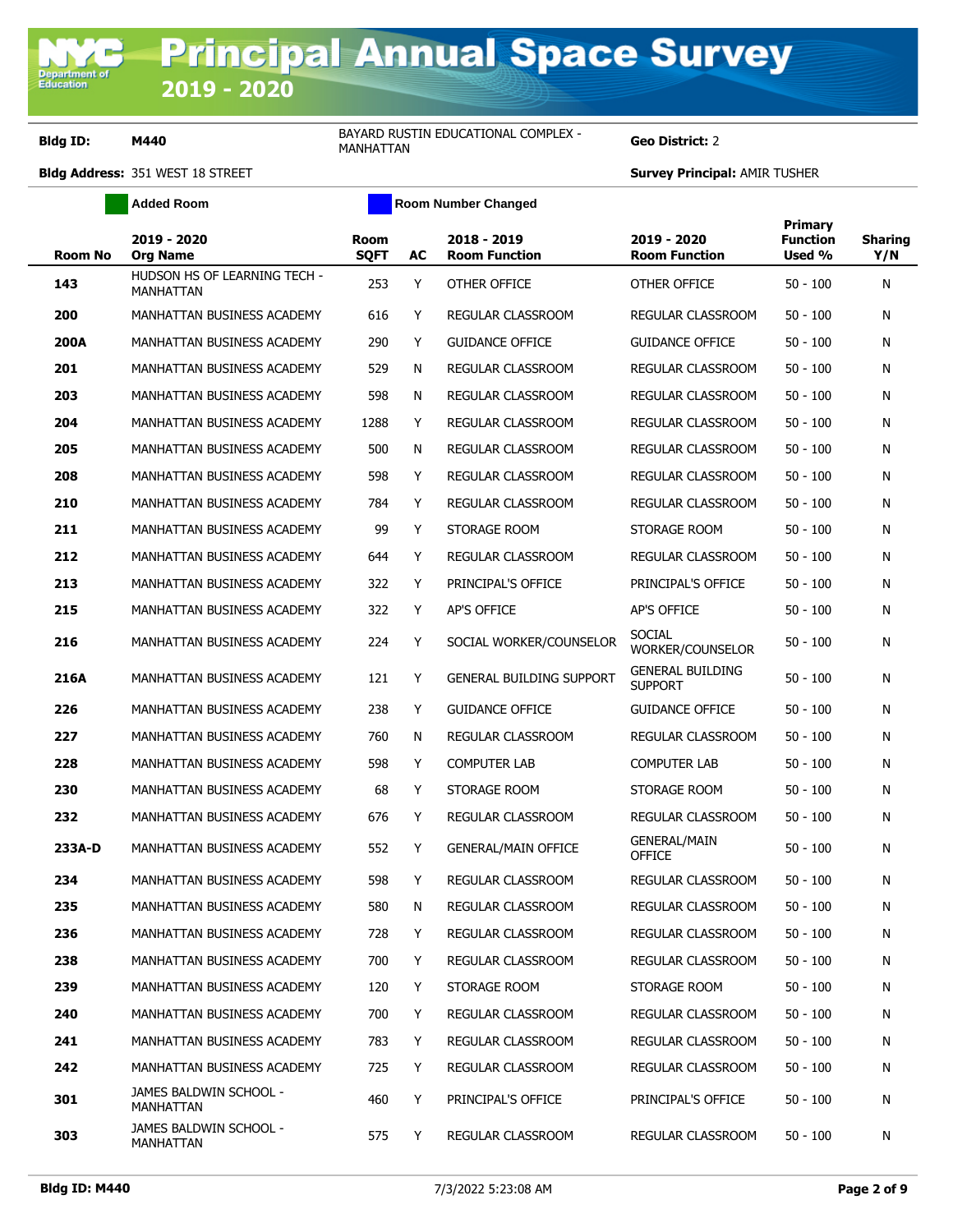**Bldg ID: M440** BAYARD RUSTIN EDUCATIONAL COMPLEX -BAYARD RUSTIN EDUCATIONAL COMPLEX - **Geo District:** 2<br>MANHATTAN

|                | <b>Added Room</b>                          | <b>Room Number Changed</b> |    |                                     |                                     |                                      |                       |
|----------------|--------------------------------------------|----------------------------|----|-------------------------------------|-------------------------------------|--------------------------------------|-----------------------|
| <b>Room No</b> | 2019 - 2020<br><b>Org Name</b>             | <b>Room</b><br><b>SQFT</b> | AC | 2018 - 2019<br><b>Room Function</b> | 2019 - 2020<br><b>Room Function</b> | Primary<br><b>Function</b><br>Used % | <b>Sharing</b><br>Y/N |
| 304A           | JAMES BALDWIN SCHOOL -<br><b>MANHATTAN</b> | 300                        | Y  | <b>GUIDANCE OFFICE</b>              | <b>GUIDANCE OFFICE</b>              | $50 - 100$                           | N                     |
| 304B           | JAMES BALDWIN SCHOOL -<br>MANHATTAN        | 448                        | Y  | OTHER OFFICE                        | OTHER OFFICE                        | $50 - 100$                           | Ν                     |
| 305            | JAMES BALDWIN SCHOOL -<br><b>MANHATTAN</b> | 630                        | Y  | REGULAR CLASSROOM                   | REGULAR CLASSROOM                   | $50 - 100$                           | N                     |
| 306            | JAMES BALDWIN SCHOOL -<br><b>MANHATTAN</b> | 598                        | Y  | REGULAR CLASSROOM                   | REGULAR CLASSROOM                   | $50 - 100$                           | Ν                     |
| 308A           | JAMES BALDWIN SCHOOL -<br><b>MANHATTAN</b> | 299                        | Y  | OTHER OFFICE                        | OTHER OFFICE                        | $50 - 100$                           | N                     |
| 308B           | JAMES BALDWIN SCHOOL -<br><b>MANHATTAN</b> | 276                        | Y  | SPECIAL ED SUPPORT                  | SPECIAL ED SUPPORT                  | $50 - 100$                           | Ν                     |
| 310            | HUMANITIES PREPARATORY ACAD<br>- M         | 792                        | N  | REGULAR CLASSROOM                   | REGULAR CLASSROOM                   | $50 - 100$                           | Ν                     |
| 311            | HUMANITIES PREPARATORY ACAD<br>- M         | 44                         | Y  | STORAGE ROOM                        | STORAGE ROOM                        | $50 - 100$                           | Ν                     |
| 312            | HUMANITIES PREPARATORY ACAD<br>$- M$       | 598                        | Y  | REGULAR CLASSROOM                   | REGULAR CLASSROOM                   | $50 - 100$                           | Ν                     |
| 313            | JAMES BALDWIN SCHOOL -<br><b>MANHATTAN</b> | 902                        | Y  | REGULAR CLASSROOM                   | REGULAR CLASSROOM                   | $50 - 100$                           | Ν                     |
| 314            | JAMES BALDWIN SCHOOL -<br><b>MANHATTAN</b> | 667                        | Y  | REGULAR CLASSROOM                   | REGULAR CLASSROOM                   | $50 - 100$                           | Ν                     |
| 316            | JAMES BALDWIN SCHOOL -<br><b>MANHATTAN</b> | 216                        | Y  | OTHER OFFICE                        | OTHER OFFICE                        | $50 - 100$                           | Ν                     |
| 317            | JAMES BALDWIN SCHOOL -<br><b>MANHATTAN</b> | 800                        | Y  | REGULAR CLASSROOM                   | REGULAR CLASSROOM                   | $50 - 100$                           | N                     |
| 318            | JAMES BALDWIN SCHOOL -<br><b>MANHATTAN</b> | 754                        | Y  | REGULAR CLASSROOM                   | REGULAR CLASSROOM                   | $50 - 100$                           | Ν                     |
| 319            | JAMES BALDWIN SCHOOL -<br><b>MANHATTAN</b> | 768                        | Y  | REGULAR CLASSROOM                   | REGULAR CLASSROOM                   | $50 - 100$                           | Ν                     |
| 320            | JAMES BALDWIN SCHOOL -<br><b>MANHATTAN</b> | 672                        | Y  | <b>REGULAR CLASSROOM</b>            | <b>REGULAR CLASSROOM</b>            | $50 - 100$                           | Ν                     |
| 321            | JAMES BALDWIN SCHOOL -<br><b>MANHATTAN</b> | 990                        | Y  | SOCIAL WORKER/COUNSELOR             | <b>SOCIAL</b><br>WORKER/COUNSELOR   | $50 - 100$                           | N                     |
| 322            | JAMES BALDWIN SCHOOL -<br><b>MANHATTAN</b> | 810                        | Y  | REGULAR CLASSROOM                   | REGULAR CLASSROOM                   | $50 - 100$                           | N                     |
| 326            | HUMANITIES PREPARATORY ACAD<br>- M         | 208                        | Y  | SOCIAL WORKER/COUNSELOR             | <b>SOCIAL</b><br>WORKER/COUNSELOR   | $50 - 100$                           | Ν                     |
| 327            | HUMANITIES PREPARATORY ACAD<br>- M         | 616                        | Y  | REGULAR CLASSROOM                   | <b>REGULAR CLASSROOM</b>            | $50 - 100$                           | Ν                     |
| 328            | M751 SPED - MANHATTAN                      | 572                        | Y  | REGULAR CLASSROOM                   | REGULAR CLASSROOM                   | $50 - 100$                           | N                     |
| 329            | HUMANITIES PREPARATORY ACAD<br>- M         | 57                         | Y  | STORAGE ROOM                        | STORAGE ROOM                        | $50 - 100$                           | Ν                     |
| 333            | HUMANITIES PREPARATORY ACAD<br>- M         | 588                        | Y  | REGULAR CLASSROOM                   | <b>REGULAR CLASSROOM</b>            | $50 - 100$                           | Ν                     |
| 334            | HUMANITIES PREPARATORY ACAD<br>- M         | 989                        | Y  | <b>SCIENCE LAB</b>                  | <b>SCIENCE LAB</b>                  | $50 - 100$                           | Ν                     |
| 335            | HUMANITIES PREPARATORY ACAD<br>- M         | 667                        | Y  | REGULAR CLASSROOM                   | REGULAR CLASSROOM                   | $50 - 100$                           | N                     |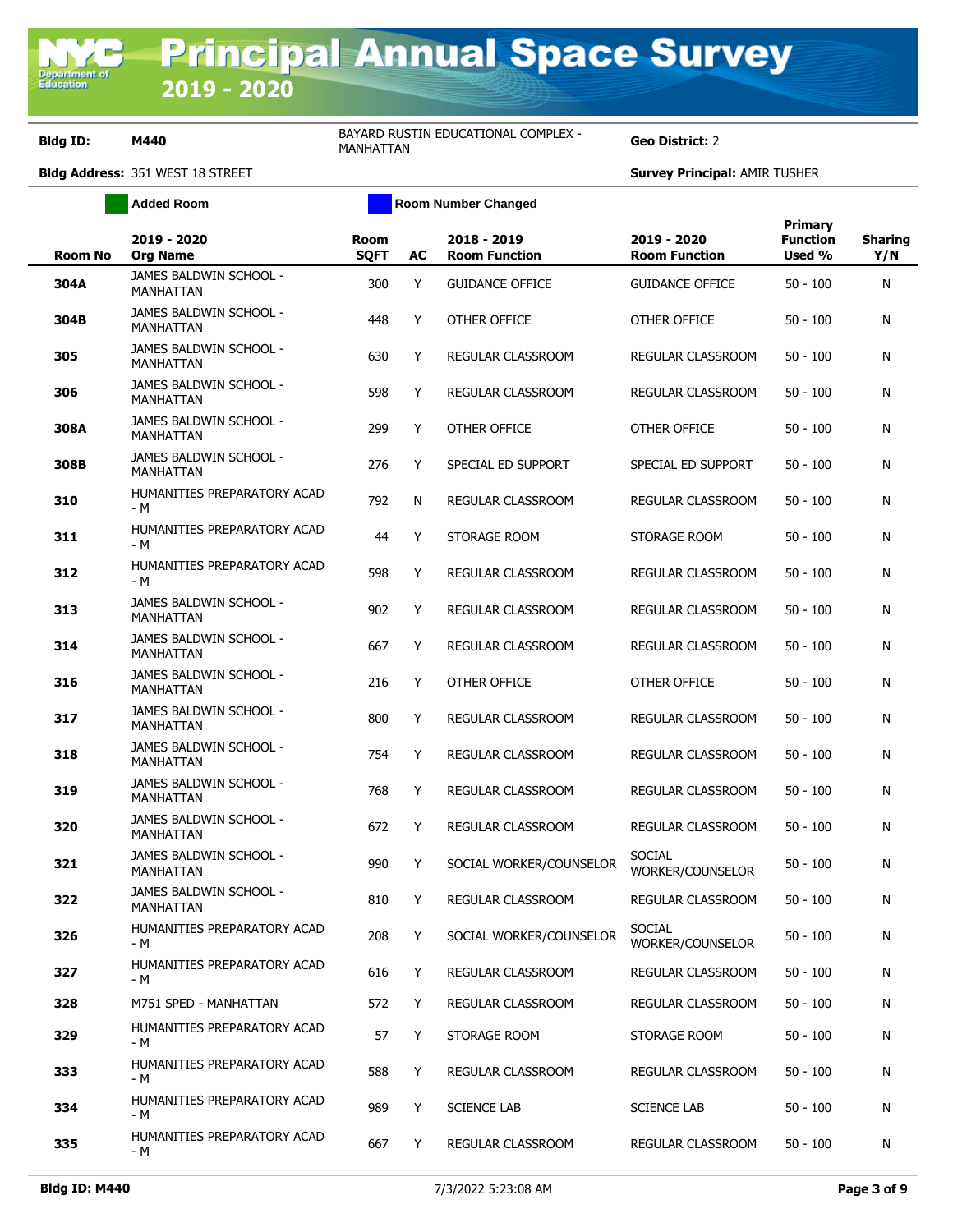**Bldg ID: M440** BAYARD RUSTIN EDUCATIONAL COMPLEX -**BAYARD RUSTIN EDUCATIONAL COMPLEX - Geo District:** 2

| <b>Added Room</b> |                                    |                            |     | <b>Room Number Changed</b>          |                                      |                                      |                       |  |  |
|-------------------|------------------------------------|----------------------------|-----|-------------------------------------|--------------------------------------|--------------------------------------|-----------------------|--|--|
| <b>Room No</b>    | 2019 - 2020<br><b>Org Name</b>     | <b>Room</b><br><b>SQFT</b> | AC  | 2018 - 2019<br><b>Room Function</b> | 2019 - 2020<br><b>Room Function</b>  | Primary<br><b>Function</b><br>Used % | <b>Sharing</b><br>Y/N |  |  |
| 336               | HUMANITIES PREPARATORY ACAD<br>- M | 621                        | Y   | <b>SCIENCE PREP ROOM</b>            | SCIENCE PREP ROOM                    | $50 - 100$                           | N                     |  |  |
| 338               | HUMANITIES PREPARATORY ACAD<br>- M | 728                        | Υ   | <b>GENERAL/MAIN OFFICE</b>          | <b>GENERAL/MAIN</b><br><b>OFFICE</b> | $50 - 100$                           | N                     |  |  |
| 338A              | HUMANITIES PREPARATORY ACAD<br>- M | 286                        | Υ   | PRINCIPAL'S OFFICE                  | PRINCIPAL'S OFFICE                   | 50 - 100                             | N                     |  |  |
| 338B              | HUMANITIES PREPARATORY ACAD<br>- M | 196                        | Y   | SOCIAL WORKER/COUNSELOR             | SOCIAL<br>WORKER/COUNSELOR           | 50 - 100                             | N                     |  |  |
| 340A              | HUMANITIES PREPARATORY ACAD<br>- M | 989                        | Y   | OTHER OFFICE                        | OTHER OFFICE                         | 50 - 100                             | N                     |  |  |
| 341               | HUMANITIES PREPARATORY ACAD<br>- M | 616                        | Υ   | SCIENCE DEMO ROOM                   | SCIENCE DEMO ROOM                    | $50 - 100$                           | N                     |  |  |
| 343               | HUMANITIES PREPARATORY ACAD<br>- M | 264                        | Y   | SPECIAL ED SUPPORT                  | SPECIAL ED SUPPORT                   | $50 - 100$                           | N                     |  |  |
| 401               | LANDMARK HS - MANHATTAN            | 483                        | N   | REGULAR CLASSROOM                   | REGULAR CLASSROOM                    | $50 - 100$                           | N                     |  |  |
| 403               | LANDMARK HS - MANHATTAN            | 525                        | N   | REGULAR CLASSROOM                   | <b>REGULAR CLASSROOM</b>             | $50 - 100$                           | N                     |  |  |
| 404               | <b>LANDMARK HS - MANHATTAN</b>     | 783                        | N   | REGULAR CLASSROOM                   | REGULAR CLASSROOM                    | $50 - 100$                           | N                     |  |  |
| 405               | LANDMARK HS - MANHATTAN            | 575                        | N   | REGULAR CLASSROOM                   | REGULAR CLASSROOM                    | $50 - 100$                           | N                     |  |  |
| 406               | LANDMARK HS - MANHATTAN            | 598                        | N   | REGULAR CLASSROOM                   | REGULAR CLASSROOM                    | 50 - 100                             | N                     |  |  |
| 408               | LANDMARK HS - MANHATTAN            | 598                        | N   | <b>REGULAR CLASSROOM</b>            | REGULAR CLASSROOM                    | $50 - 100$                           | N                     |  |  |
| 410               | LANDMARK HS - MANHATTAN            | 598                        | N   | REGULAR CLASSROOM                   | REGULAR CLASSROOM                    | $50 - 100$                           | N                     |  |  |
| 411               | LANDMARK HS - MANHATTAN            | 78                         | Y   | STORAGE ROOM                        | STORAGE ROOM                         | 50 - 100                             | N                     |  |  |
| 412               | LANDMARK HS - MANHATTAN            | 598                        | N   | REGULAR CLASSROOM                   | REGULAR CLASSROOM                    | 50 - 100                             | N                     |  |  |
| 413               | LANDMARK HS - MANHATTAN            | 598                        | N   | REGULAR CLASSROOM                   | REGULAR CLASSROOM                    | $50 - 100$                           | N                     |  |  |
| 414               | LANDMARK HS - MANHATTAN            | 621                        | Y   | REGULAR CLASSROOM                   | REGULAR CLASSROOM                    | $50 - 100$                           | N                     |  |  |
| 415               | LANDMARK HS - MANHATTAN            | 84                         | Y   | STORAGE ROOM                        | STORAGE ROOM                         | 50 - 100                             | N                     |  |  |
| 416               | <b>LANDMARK HS - MANHATTAN</b>     | 250                        | Y   | <b>GENERAL/MAIN OFFICE</b>          | <b>GENERAL/MAIN</b><br><b>OFFICE</b> | 50 - 100                             | N                     |  |  |
| 418               | LANDMARK HS - MANHATTAN            | 4230                       | Y - | LIBRARY                             | LIBRARY                              | $50 - 100$                           | N                     |  |  |
| 418A              | LANDMARK HS - MANHATTAN            | 322                        | Y   | OTHER OFFICE                        | OTHER OFFICE                         | $50 - 100$                           | N                     |  |  |
| 418B              | LANDMARK HS - MANHATTAN            | 644                        | N   | <b>COMPUTER LAB</b>                 | COMPUTER LAB                         | $50 - 100$                           | N                     |  |  |
| 426               | LANDMARK HS - MANHATTAN            | 196                        | Y   | PRINCIPAL'S OFFICE                  | PRINCIPAL'S OFFICE                   | $50 - 100$                           | N                     |  |  |
| 427               | LANDMARK HS - MANHATTAN            | 525                        | N   | SCIENCE DEMO ROOM                   | SCIENCE DEMO ROOM                    | $50 - 100$                           | N                     |  |  |
| 428               | LANDMARK HS - MANHATTAN            | 546                        | N   | SCIENCE DEMO ROOM                   | SCIENCE DEMO ROOM                    | $50 - 100$                           | N                     |  |  |
| 433               | LANDMARK HS - MANHATTAN            | 800                        | N   | SCIENCE LAB                         | <b>SCIENCE LAB</b>                   | $50 - 100$                           | N                     |  |  |
| 434               | LANDMARK HS - MANHATTAN            | 800                        | N   | <b>SCIENCE LAB</b>                  | <b>SCIENCE LAB</b>                   | $50 - 100$                           | N                     |  |  |
| 434A              | LANDMARK HS - MANHATTAN            | 207                        | Y   | SCIENCE PREP ROOM                   | SCIENCE PREP ROOM                    | $50 - 100$                           | N                     |  |  |
| 435               | LANDMARK HS - MANHATTAN            | 260                        | Y   | <b>TEACHER'S ROOM</b>               | TEACHER'S ROOM                       | $50 - 100$                           | N                     |  |  |
|                   |                                    |                            |     |                                     |                                      |                                      |                       |  |  |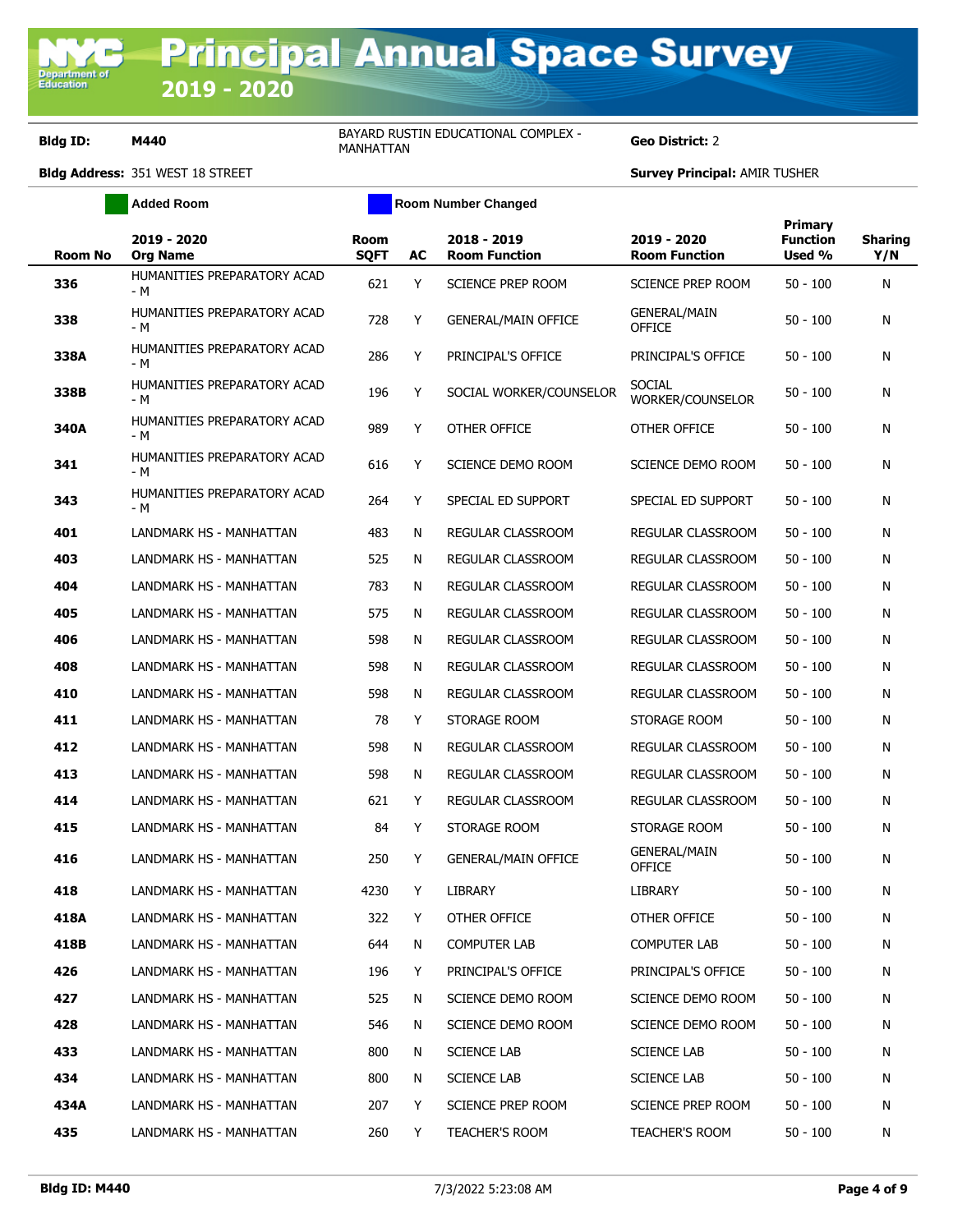**Bldg ID: M440** BAYARD RUSTIN EDUCATIONAL COMPLEX -**BAYARD RUSTIN EDUCATIONAL COMPLEX - Geo District:** 2

|                | <b>Added Room</b>                 |                            |    | <b>Room Number Changed</b>               |                                                           |                                             |                       |
|----------------|-----------------------------------|----------------------------|----|------------------------------------------|-----------------------------------------------------------|---------------------------------------------|-----------------------|
| <b>Room No</b> | 2019 - 2020<br><b>Org Name</b>    | <b>Room</b><br><b>SOFT</b> | AC | 2018 - 2019<br><b>Room Function</b>      | 2019 - 2020<br><b>Room Function</b>                       | <b>Primary</b><br><b>Function</b><br>Used % | <b>Sharing</b><br>Y/N |
| 435A           | LANDMARK HS - MANHATTAN           | 170                        | Y  | ACADEMIC INTERVENTION<br><b>SERVICES</b> | <b>ACADEMIC</b><br><b>INTERVENTION</b><br><b>SERVICES</b> | $50 - 100$                                  | N                     |
| 436            | LANDMARK HS - MANHATTAN           | 322                        | Y  | AP'S OFFICE                              | AP'S OFFICE                                               | $50 - 100$                                  | Ν                     |
| 438            | LANDMARK HS - MANHATTAN           | 840                        | Y  | REGULAR CLASSROOM                        | REGULAR CLASSROOM                                         | $50 - 100$                                  | Ν                     |
| 439            | LANDMARK HS - MANHATTAN           | 308                        | Y  | OTHER OFFICE                             | OTHER OFFICE                                              | $50 - 100$                                  | Ν                     |
| 440            | LANDMARK HS - MANHATTAN           | 588                        | N  | REGULAR CLASSROOM                        | <b>REGULAR CLASSROOM</b>                                  | $50 - 100$                                  | Ν                     |
| 441            | LANDMARK HS - MANHATTAN           | 567                        | Y  | REGULAR CLASSROOM                        | REGULAR CLASSROOM                                         | $50 - 100$                                  | Ν                     |
| 442            | LANDMARK HS - MANHATTAN           | 609                        | Y  | REGULAR CLASSROOM                        | REGULAR CLASSROOM                                         | $50 - 100$                                  | Ν                     |
| 501            | <b>OUEST TO LEARN - MANHATTAN</b> | 440                        | N  | REGULAR CLASSROOM                        | REGULAR CLASSROOM                                         | $50 - 100$                                  | Ν                     |
| 504            | MANHATTAN BUSINESS ACADEMY        | 783                        | N  | REGULAR CLASSROOM                        | REGULAR CLASSROOM                                         | $50 - 100$                                  | Ν                     |
| 505            | <b>QUEST TO LEARN - MANHATTAN</b> | 861                        | N  | REGULAR CLASSROOM                        | REGULAR CLASSROOM                                         | $50 - 100$                                  | Ν                     |
| 505A           | <b>OUEST TO LEARN - MANHATTAN</b> | 182                        | Y  | <b>GUIDANCE OFFICE</b>                   | <b>GUIDANCE OFFICE</b>                                    | $50 - 100$                                  | Ν                     |
| 506            | MANHATTAN BUSINESS ACADEMY        | 598                        | N  | REGULAR CLASSROOM                        | REGULAR CLASSROOM                                         | $50 - 100$                                  | Ν                     |
| 508            | QUEST TO LEARN - MANHATTAN        | 572                        | N  | REGULAR CLASSROOM                        | REGULAR CLASSROOM                                         | $50 - 100$                                  | Ν                     |
| 510            | QUEST TO LEARN - MANHATTAN        | 598                        | N  | REGULAR CLASSROOM                        | REGULAR CLASSROOM                                         | $50 - 100$                                  | Ν                     |
| 511            | <b>QUEST TO LEARN - MANHATTAN</b> | 165                        | Y  | OTHER OFFICE                             | OTHER OFFICE                                              | $50 - 100$                                  | Ν                     |
| 511A           | <b>OUEST TO LEARN - MANHATTAN</b> | 72                         | Y  | STORAGE ROOM                             | STORAGE ROOM                                              | $50 - 100$                                  | Ν                     |
| 512            | <b>QUEST TO LEARN - MANHATTAN</b> | 598                        | N  | REGULAR CLASSROOM                        | REGULAR CLASSROOM                                         | $50 - 100$                                  | Ν                     |
| 513            | <b>OUEST TO LEARN - MANHATTAN</b> | 598                        | N  | REGULAR CLASSROOM                        | REGULAR CLASSROOM                                         | $50 - 100$                                  | Ν                     |
| 514            | QUEST TO LEARN - MANHATTAN        | 621                        | N  | REGULAR CLASSROOM                        | REGULAR CLASSROOM                                         | $50 - 100$                                  | Ν                     |
| 517            | <b>OUEST TO LEARN - MANHATTAN</b> | 672                        | N  | REGULAR CLASSROOM                        | REGULAR CLASSROOM                                         | $50 - 100$                                  | Ν                     |
| 517A           | QUEST TO LEARN - MANHATTAN        | 299                        | Y  | <b>GUIDANCE OFFICE</b>                   | <b>GUIDANCE OFFICE</b>                                    | $50 - 100$                                  | Ν                     |
| 518            | <b>OUEST TO LEARN - MANHATTAN</b> | 682                        | N  | <b>ART ROOM</b>                          | <b>ART ROOM</b>                                           | $50 - 100$                                  | Ν                     |
| 519            | QUEST TO LEARN - MANHATTAN        | 594                        | N  | REGULAR CLASSROOM                        | REGULAR CLASSROOM                                         | $50 - 100$                                  | Ν                     |
| 520            | <b>QUEST TO LEARN - MANHATTAN</b> | 504                        | N  | REGULAR CLASSROOM                        | REGULAR CLASSROOM                                         | $50 - 100$                                  | Ν                     |
| 521            | <b>QUEST TO LEARN - MANHATTAN</b> | 567                        | N  | REGULAR CLASSROOM                        | REGULAR CLASSROOM                                         | $50 - 100$                                  | Ν                     |
| 522            | <b>OUEST TO LEARN - MANHATTAN</b> | 456                        | Y  | ACADEMIC INTERVENTION<br><b>SERVICES</b> | <b>ACADEMIC</b><br><b>INTERVENTION</b><br><b>SERVICES</b> | $50 - 100$                                  | Ν                     |
| 522A           | <b>QUEST TO LEARN - MANHATTAN</b> | 264                        | Y  | OTHER OFFICE                             | OTHER OFFICE                                              | $50 - 100$                                  | Ν                     |
| 526            | <b>QUEST TO LEARN - MANHATTAN</b> | 667                        | Y  | <b>GENERAL/MAIN OFFICE</b>               | <b>GENERAL/MAIN</b><br><b>OFFICE</b>                      | $50 - 100$                                  | Ν                     |
| 527            | <b>OUEST TO LEARN - MANHATTAN</b> | 598                        | N  | <b>REGULAR CLASSROOM</b>                 | REGULAR CLASSROOM                                         | $50 - 100$                                  | N                     |
| 528            | <b>QUEST TO LEARN - MANHATTAN</b> | 252                        | Y  | PRINCIPAL'S OFFICE                       | PRINCIPAL'S OFFICE                                        | $50 - 100$                                  | N                     |
| 529            | <b>QUEST TO LEARN - MANHATTAN</b> | 216                        | Y  | AP'S OFFICE                              | AP'S OFFICE                                               | $50 - 100$                                  | Ν                     |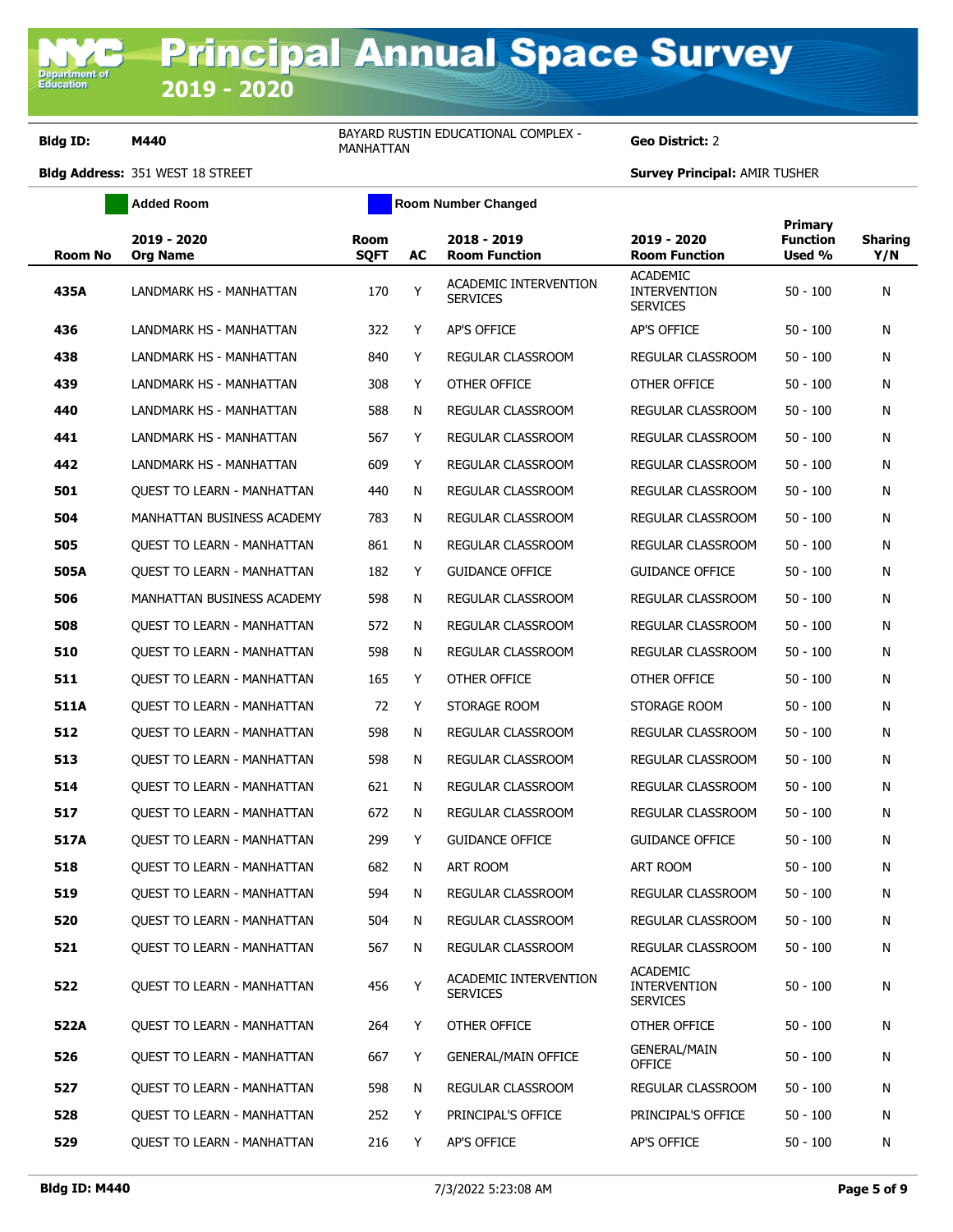$\overline{ }$  $\overline{\phantom{0}}$ 

**Bldg ID: M440** BAYARD RUSTIN EDUCATIONAL COMPLEX -BAYARD RUSTIN EDUCATIONAL COMPLEX - **Geo District:** 2<br>MANHATTAN

|                | <b>Added Room</b>                                |                            |    | Room Number Changed                 |                                          |                                             |                       |  |
|----------------|--------------------------------------------------|----------------------------|----|-------------------------------------|------------------------------------------|---------------------------------------------|-----------------------|--|
| <b>Room No</b> | 2019 - 2020<br><b>Org Name</b>                   | <b>Room</b><br><b>SQFT</b> | AC | 2018 - 2019<br><b>Room Function</b> | 2019 - 2020<br><b>Room Function</b>      | <b>Primary</b><br><b>Function</b><br>Used % | <b>Sharing</b><br>Y/N |  |
| 530            | <b>OUEST TO LEARN - MANHATTAN</b>                | 51                         | Y  | STORAGE ROOM                        | STORAGE ROOM                             | $50 - 100$                                  | N                     |  |
| 533            | QUEST TO LEARN - MANHATTAN                       | 1220                       | Y  | <b>TEACHER'S CAFETERIA</b>          | <b>TEACHER'S</b><br><b>CAFETERIA</b>     | 50 - 100                                    | N                     |  |
| 534            | <b>OUEST TO LEARN - MANHATTAN</b>                | 714                        | N  | REGULAR CLASSROOM                   | REGULAR CLASSROOM                        | $50 - 100$                                  | N                     |  |
| 536            | QUEST TO LEARN - MANHATTAN                       | 598                        | Y  | REGULAR CLASSROOM                   | REGULAR CLASSROOM                        | $50 - 100$                                  | N                     |  |
| 536A           | <b>OUEST TO LEARN - MANHATTAN</b>                | 78                         | Y  | STORAGE ROOM                        | STORAGE ROOM                             | $50 - 100$                                  | N                     |  |
| 536B           | QUEST TO LEARN - MANHATTAN                       | 182                        | Y  | STORAGE ROOM                        | STORAGE ROOM                             | 50 - 100                                    | N                     |  |
| 538            | <b>OUEST TO LEARN - MANHATTAN</b>                | 598                        | N  | REGULAR CLASSROOM                   | REGULAR CLASSROOM                        | $50 - 100$                                  | N                     |  |
| 539            | QUEST TO LEARN - MANHATTAN                       | 286                        | Y  | <b>GUIDANCE OFFICE</b>              | <b>GUIDANCE OFFICE</b>                   | $50 - 100$                                  | N                     |  |
| 540            | <b>OUEST TO LEARN - MANHATTAN</b>                | 644                        | N  | REGULAR CLASSROOM                   | REGULAR CLASSROOM                        | $50 - 100$                                  | N                     |  |
| 541            | LANDMARK HS - MANHATTAN                          | 598                        | N  | REGULAR CLASSROOM                   | REGULAR CLASSROOM                        | $50 - 100$                                  | N                     |  |
| 542            | LANDMARK HS - MANHATTAN                          | 644                        | N  | REGULAR CLASSROOM                   | REGULAR CLASSROOM                        | $50 - 100$                                  | N                     |  |
| 606            | HUDSON HS OF LEARNING TECH -<br><b>MANHATTAN</b> | 1420                       | Y  | AUXILIARY EXERCISE ROOM             | <b>AUXILIARY EXERCISE</b><br><b>ROOM</b> | $50 - 100$                                  | N                     |  |
| 608            | HUDSON HS OF LEARNING TECH -<br><b>MANHATTAN</b> | 594                        | N  | <b>WEIGHT ROOM</b>                  | <b>WEIGHT ROOM</b>                       | 50 - 100                                    | N                     |  |
| 608A           | HUDSON HS OF LEARNING TECH -<br><b>MANHATTAN</b> | 162                        | Y  | STORAGE ROOM                        | STORAGE ROOM                             | 50 - 100                                    | N                     |  |
| 610S           | SCHOOL BASED HEALTH CENTER -<br>MANHATTAN        | 782                        | Y  | NURSE/MEDICAL SUITE                 | NURSE/MEDICAL<br><b>SUITE</b>            | 50 - 100                                    | N                     |  |
| 612            | <b>OUEST TO LEARN - MANHATTAN</b>                | 322                        | Y  | OTHER OFFICE                        | OTHER OFFICE                             | $50 - 100$                                  | N                     |  |
| 613            | QUEST TO LEARN - MANHATTAN                       | 575                        | N  | REGULAR CLASSROOM                   | REGULAR CLASSROOM                        | $50 - 100$                                  | N                     |  |
| 614            | HUMANITIES PREPARATORY ACAD<br>- M               | 322                        | Y  | <b>SBST</b>                         | <b>SBST</b>                              | $50 - 100$                                  | N                     |  |
| 616            | <b>LANDMARK HS - MANHATTAN</b>                   | 275                        | Y  | STORAGE ROOM                        | STORAGE ROOM                             | $50 - 100$                                  | N                     |  |
| 617            | LANDMARK HS - MANHATTAN                          | 598                        | N  | REGULAR CLASSROOM                   | REGULAR CLASSROOM                        | $50 - 100$                                  | N                     |  |
| 618            | HUMANITIES PREPARATORY ACAD<br>- M               | 777                        | N  | DANCE ROOM                          | DANCE ROOM                               | $50 - 100$                                  | N                     |  |
| 619            | HUMANITIES PREPARATORY ACAD<br>- M               | 276                        | Y  | STORAGE ROOM                        | STORAGE ROOM                             | $50 - 100$                                  | N                     |  |
| 621            | LANDMARK HS - MANHATTAN                          | 2318                       | Y  | LOCKER ROOM                         | LOCKER ROOM                              | $50 - 100$                                  | N                     |  |
| 622            | LANDMARK HS - MANHATTAN                          | 861                        | Y  | AUXILIARY EXERCISE ROOM             | <b>AUXILIARY EXERCISE</b><br><b>ROOM</b> | $50 - 100$                                  | N                     |  |
| 626            | LANDMARK HS - MANHATTAN                          | 240                        | Y  | STORAGE ROOM                        | STORAGE ROOM                             | $50 - 100$                                  | N                     |  |
| 626B           | LANDMARK HS - MANHATTAN                          | 598                        | Y  | UNDER CONSTRUCTION                  | <b>UNDER</b><br><b>CONSTRUCTION</b>      | $50 - 100$                                  | N                     |  |
| 627            | LANDMARK HS - MANHATTAN                          | 272                        | Y  | OTHER OFFICE                        | OTHER OFFICE                             | $50 - 100$                                  | N                     |  |
| 701            | <b>OUEST TO LEARN - MANHATTAN</b>                | 572                        | N  | <b>REGULAR CLASSROOM</b>            | REGULAR CLASSROOM                        | $50 - 100$                                  | N                     |  |
| 702            | <b>QUEST TO LEARN - MANHATTAN</b>                | 627                        | N  | REGULAR CLASSROOM                   | REGULAR CLASSROOM                        | $50 - 100$                                  | N                     |  |
| 703            | QUEST TO LEARN - MANHATTAN                       | 252                        | Y  | AP'S OFFICE                         | AP'S OFFICE                              | $50 - 100$                                  | N                     |  |
|                |                                                  |                            |    |                                     |                                          |                                             |                       |  |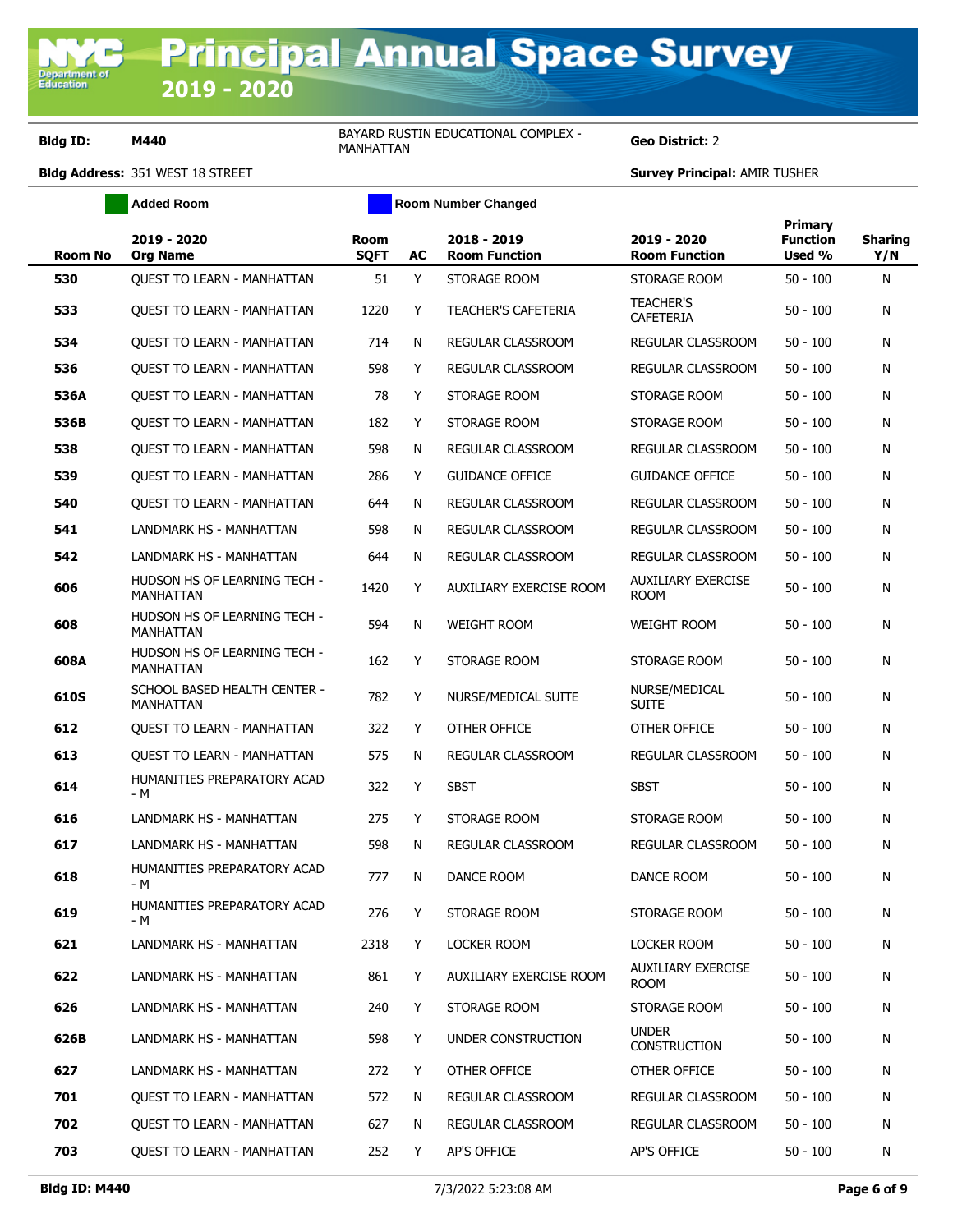## **Bldg ID: M440** BAYARD RUSTIN EDUCATIONAL COMPLEX -**BAYARD RUSTIN EDUCATIONAL COMPLEX - Geo District:** 2

|                | <b>Added Room</b>                                |                            |           | <b>Room Number Changed</b>          |                                           |                                      |                       |
|----------------|--------------------------------------------------|----------------------------|-----------|-------------------------------------|-------------------------------------------|--------------------------------------|-----------------------|
| <b>Room No</b> | 2019 - 2020<br><b>Org Name</b>                   | <b>Room</b><br><b>SQFT</b> | <b>AC</b> | 2018 - 2019<br><b>Room Function</b> | 2019 - 2020<br><b>Room Function</b>       | Primary<br><b>Function</b><br>Used % | <b>Sharing</b><br>Y/N |
| 705            | QUEST TO LEARN - MANHATTAN                       | 646                        | N         | <b>REGULAR CLASSROOM</b>            | REGULAR CLASSROOM                         | $50 - 100$                           | N                     |
| 706            | <b>OUEST TO LEARN - MANHATTAN</b>                | 616                        | N         | REGULAR CLASSROOM                   | REGULAR CLASSROOM                         | $50 - 100$                           | N                     |
| 707            | <b>OUEST TO LEARN - MANHATTAN</b>                | 483                        | N         | REGULAR CLASSROOM                   | REGULAR CLASSROOM                         | $50 - 100$                           | N                     |
| 708            | <b>OUEST TO LEARN - MANHATTAN</b>                | 437                        | N         | REGULAR CLASSROOM                   | REGULAR CLASSROOM                         | $50 - 100$                           | N                     |
| 709            | <b>OUEST TO LEARN - MANHATTAN</b>                | 594                        | N         | REGULAR CLASSROOM                   | <b>REGULAR CLASSROOM</b>                  | $50 - 100$                           | N                     |
| 710            | <b>QUEST TO LEARN - MANHATTAN</b>                | 782                        | N         | REGULAR CLASSROOM                   | REGULAR CLASSROOM                         | $50 - 100$                           | N                     |
| 711            | <b>QUEST TO LEARN - MANHATTAN</b>                | 130                        | Y         | <b>GUIDANCE OFFICE</b>              | <b>GUIDANCE OFFICE</b>                    | 50 - 100                             | N                     |
| 712            | <b>OUEST TO LEARN - MANHATTAN</b>                | 256                        | Y         | OTHER OFFICE                        | OTHER OFFICE                              | 50 - 100                             | N                     |
| 715            | <b>QUEST TO LEARN - MANHATTAN</b>                | 560                        | N         | REGULAR CLASSROOM                   | REGULAR CLASSROOM                         | $50 - 100$                           | N                     |
| 723            | <b>QUEST TO LEARN - MANHATTAN</b>                | 108                        | Y         | <b>GENERAL BUILDING SUPPORT</b>     | <b>GENERAL BUILDING</b><br><b>SUPPORT</b> | 50 - 100                             | N                     |
| 8FLOOR         | HUDSON HS OF LEARNING TECH -<br><b>MANHATTAN</b> | 5618                       | Υ         | <b>GENERAL BUILDING SUPPORT</b>     | <b>GENERAL BUILDING</b><br><b>SUPPORT</b> | 50 - 100                             | N                     |
| 9FLOOR         | HUDSON HS OF LEARNING TECH -<br>MANHATTAN        | 3306                       | Y         | <b>GENERAL BUILDING SUPPORT</b>     | <b>GENERAL BUILDING</b><br><b>SUPPORT</b> | 50 - 100                             | N                     |
| <b>AUD</b>     | HUDSON HS OF LEARNING TECH -<br><b>MANHATTAN</b> | 7200                       | Y         | AUDITORIUM                          | <b>AUDITORIUM</b>                         | 50 - 100                             | N                     |
| <b>B10</b>     | HUDSON HS OF LEARNING TECH -<br>MANHATTAN        | 460                        | Υ         | <b>GENERAL BUILDING SUPPORT</b>     | <b>GENERAL BUILDING</b><br><b>SUPPORT</b> | 50 - 100                             | N                     |
| <b>B12</b>     | HUDSON HS OF LEARNING TECH -<br><b>MANHATTAN</b> | 651                        | Y         | REGULAR CLASSROOM                   | REGULAR CLASSROOM                         | 50 - 100                             | N                     |
| <b>B13</b>     | HUDSON HS OF LEARNING TECH -<br>MANHATTAN        | 460                        | Υ         | SOCIAL WORKER/COUNSELOR             | <b>SOCIAL</b><br>WORKER/COUNSELOR         | 50 - 100                             | N                     |
| <b>B15</b>     | HUDSON HS OF LEARNING TECH -<br>MANHATTAN        | 95                         | Y         | STORAGE ROOM                        | STORAGE ROOM                              | 50 - 100                             | N                     |
| <b>B16</b>     | HUDSON HS OF LEARNING TECH -<br>MANHATTAN        | 680                        | Y         | REGULAR CLASSROOM                   | REGULAR CLASSROOM                         | $50 - 100$                           | N                     |
| <b>B18</b>     | HUDSON HS OF LEARNING TECH -<br><b>MANHATTAN</b> | 609                        | Y         | OTHER OFFICE                        | OTHER OFFICE                              | 50 - 100                             | N                     |
| <b>B18A</b>    | HUDSON HS OF LEARNING TECH -<br>MANHA I I AN     | 264                        | Y.        | STORAGE ROOM                        | STORAGE ROOM                              | 50 - 100                             | N                     |
| <b>B19</b>     | HUDSON HS OF LEARNING TECH -<br>MANHATTAN        | 1517                       | Y         | REGULAR CLASSROOM                   | REGULAR CLASSROOM                         | $50 - 100$                           | N                     |
| <b>B20</b>     | HUDSON HS OF LEARNING TECH -<br>MANHATTAN        | 551                        | Y         | <b>GENERAL BUILDING SUPPORT</b>     | <b>GENERAL BUILDING</b><br><b>SUPPORT</b> | 50 - 100                             | N                     |
| B21            | HUDSON HS OF LEARNING TECH -<br>MANHATTAN        | 782                        | Y         | REGULAR CLASSROOM                   | REGULAR CLASSROOM                         | $50 - 100$                           | N                     |
| <b>B22</b>     | HUDSON HS OF LEARNING TECH -<br>MANHATTAN        | 348                        | Y         | STORAGE ROOM                        | STORAGE ROOM                              | 50 - 100                             | N                     |
| <b>B23</b>     | HUDSON HS OF LEARNING TECH -<br>MANHATTAN        | 299                        | Y         | OTHER OFFICE                        | OTHER OFFICE                              | 50 - 100                             | N                     |
| <b>B24</b>     | HUDSON HS OF LEARNING TECH -<br>MANHATTAN        | 216                        | Y         | STORAGE ROOM                        | STORAGE ROOM                              | 50 - 100                             | N                     |
| B26            | HUDSON HS OF LEARNING TECH -<br>MANHATTAN        | 162                        | Y         | STORAGE ROOM                        | STORAGE ROOM                              | 50 - 100                             | N                     |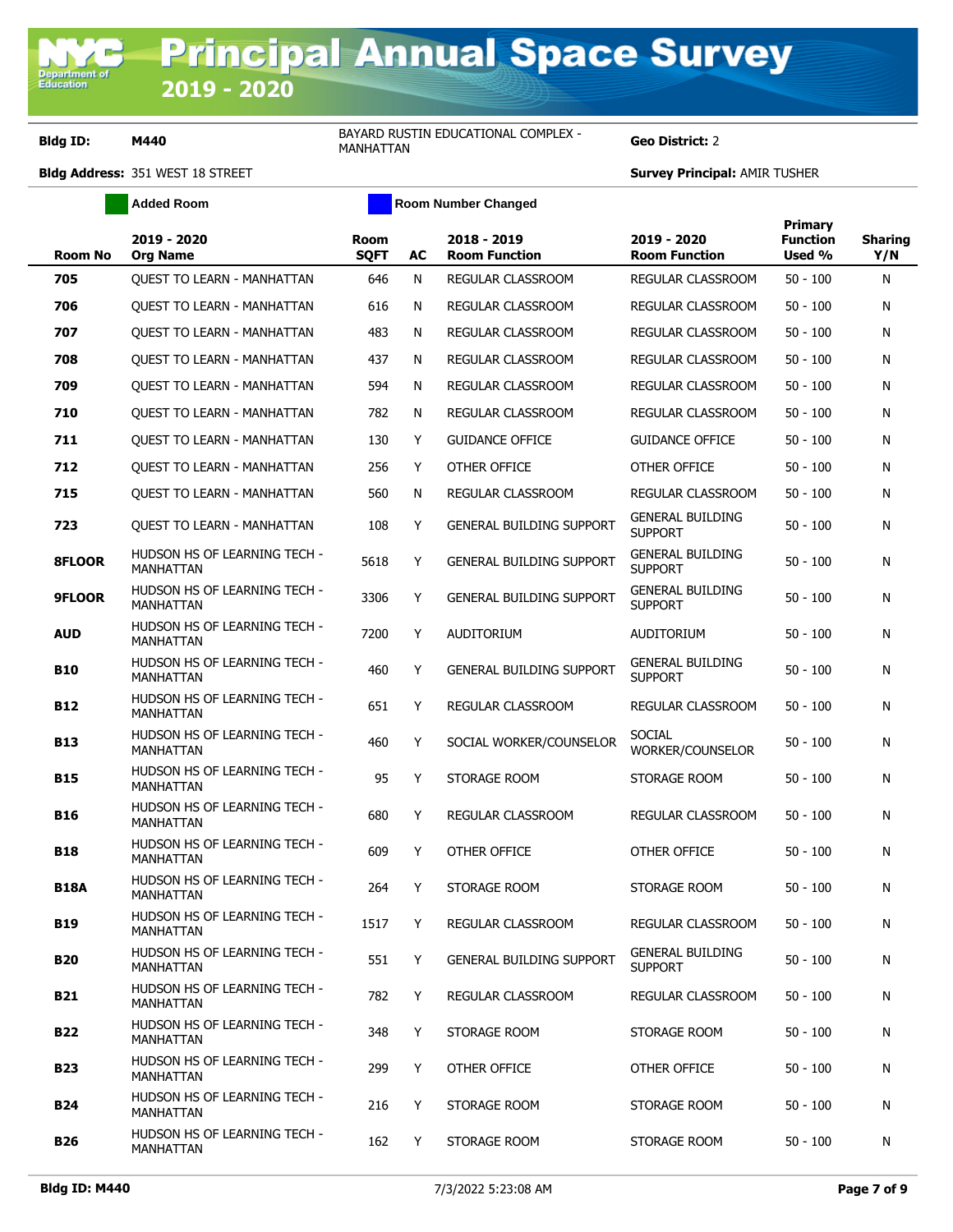Ē ÷

**Bldg ID: M440** BAYARD RUSTIN EDUCATIONAL COMPLEX -BAYARD RUSTIN EDUCATIONAL COMPLEX - **Geo District:** 2<br>MANHATTAN

|                | <b>Added Room</b>                                | Room Number Changed        |    |                                         |                                           |                                      |                       |
|----------------|--------------------------------------------------|----------------------------|----|-----------------------------------------|-------------------------------------------|--------------------------------------|-----------------------|
| <b>Room No</b> | 2019 - 2020<br><b>Org Name</b>                   | <b>Room</b><br><b>SOFT</b> | AC | 2018 - 2019<br><b>Room Function</b>     | 2019 - 2020<br><b>Room Function</b>       | Primary<br><b>Function</b><br>Used % | <b>Sharing</b><br>Y/N |
| <b>B26A</b>    | HUDSON HS OF LEARNING TECH -<br><b>MANHATTAN</b> | 77                         | Y  | STORAGE ROOM                            | STORAGE ROOM                              | $50 - 100$                           | N                     |
| <b>B27A</b>    | HUDSON HS OF LEARNING TECH -<br><b>MANHATTAN</b> | 1224                       | Υ  | <b>GENERAL BUILDING SUPPORT</b>         | <b>GENERAL BUILDING</b><br><b>SUPPORT</b> | $50 - 100$                           | N                     |
| <b>B28</b>     | HUDSON HS OF LEARNING TECH -<br><b>MANHATTAN</b> | 247                        | Y  | STORAGE ROOM                            | STORAGE ROOM                              | $50 - 100$                           | N                     |
| <b>B29</b>     | HUDSON HS OF LEARNING TECH -<br><b>MANHATTAN</b> | 550                        | Y  | REGULAR CLASSROOM - HS<br><b>GRADES</b> | <b>REGULAR CLASSROOM</b><br>- HS GRADES   | $50 - 100$                           | N                     |
| <b>B30</b>     | HUDSON HS OF LEARNING TECH -<br><b>MANHATTAN</b> | 135                        | Υ  | STORAGE ROOM                            | STORAGE ROOM                              | $50 - 100$                           | N                     |
| <b>B31</b>     | HUMANITIES PREPARATORY ACAD<br>- M               | 1012                       | Y  | <b>RECORD ROOM</b>                      | <b>RECORD ROOM</b>                        | $50 - 100$                           | N                     |
| <b>B32</b>     | HUDSON HS OF LEARNING TECH -<br>MANHATTAN        | 286                        | Y  | STORAGE ROOM                            | STORAGE ROOM                              | $50 - 100$                           | N                     |
| <b>B33</b>     | HUDSON HS OF LEARNING TECH -<br><b>MANHATTAN</b> | 460                        | Y  | STORAGE ROOM                            | STORAGE ROOM                              | $50 - 100$                           | N                     |
| <b>B34</b>     | HUDSON HS OF LEARNING TECH -<br><b>MANHATTAN</b> | 255                        | Y  | SOCIAL WORKER/COUNSELOR                 | <b>SOCIAL</b><br>WORKER/COUNSELOR         | $50 - 100$                           | N                     |
| <b>B35A</b>    | HUDSON HS OF LEARNING TECH -<br>MANHATTAN        | 609                        | Y  | REGULAR CLASSROOM - HS<br><b>GRADES</b> | REGULAR CLASSROOM<br>- HS GRADES          | $50 - 100$                           | N                     |
| <b>B35B</b>    | HUDSON HS OF LEARNING TECH -<br><b>MANHATTAN</b> | 416                        | Y  | REGULAR CLASSROOM - HS<br><b>GRADES</b> | REGULAR CLASSROOM<br>- HS GRADES          | $50 - 100$                           | N                     |
| <b>B4</b>      | HUDSON HS OF LEARNING TECH -<br><b>MANHATTAN</b> | 510                        | Y  | OTHER OFFICE                            | OTHER OFFICE                              | $50 - 100$                           | N                     |
| B8B            | HUDSON HS OF LEARNING TECH -<br><b>MANHATTAN</b> | 168                        | Y  | STORAGE ROOM                            | STORAGE ROOM                              | $50 - 100$                           | N                     |
| <b>BASEMEN</b> | HUDSON HS OF LEARNING TECH -<br><b>MANHATTAN</b> | 8064                       | N  | <b>GENERAL BUILDING SUPPORT</b>         | <b>GENERAL BUILDING</b><br><b>SUPPORT</b> | $50 - 100$                           | N                     |
| <b>GYM OFF</b> | MANHATTAN BUSINESS ACADEMY                       | 224                        | N  | OTHER OFFICE                            | OTHER OFFICE                              | $50 - 100$                           | N                     |
| <b>GYME</b>    | MANHATTAN BUSINESS ACADEMY                       | 7260                       | N  | <b>GYMNASIUM</b>                        | <b>GYMNASIUM</b>                          | $50 - 100$                           | N                     |
| <b>GYMSTOR</b> | <b>OUEST TO LEARN - MANHATTAN</b>                | 119                        | N  | STORAGE ROOM                            | STORAGE ROOM                              | $50 - 100$                           | N                     |
| <b>GYMW</b>    | <b>QUEST TO LEARN - MANHATTAN</b>                | 5940                       | N  | <b>GYMNASIUM</b>                        | <b>GYMNASIUM</b>                          | $50 - 100$                           | N                     |
| <b>PCAF</b>    | HUMANITIES PREPARATORY ACAD<br>- M               | 5548                       | N  | STUDENT CAFETERIA                       | STUDENT CAFETERIA                         | $50 - 100$                           | N                     |
| <b>POOL</b>    | HUMANITIES PREPARATORY ACAD<br>- M               | 4750                       | N  | UNDER CONSTRUCTION                      | <b>UNDER</b><br><b>CONSTRUCTION</b>       | $50 - 100$                           | N                     |
| <b>SUBBASE</b> | HUDSON HS OF LEARNING TECH -<br><b>MANHATTAN</b> | 10030                      | N  | <b>GENERAL BUILDING SUPPORT</b>         | <b>GENERAL BUILDING</b><br><b>SUPPORT</b> | $50 - 100$                           | N                     |
|                |                                                  |                            |    |                                         |                                           |                                      |                       |

| How many hallway bathrooms for students are there in your building?                                                                                                                          |   |
|----------------------------------------------------------------------------------------------------------------------------------------------------------------------------------------------|---|
| Are any of the student bathrooms being shared by multiple schools?                                                                                                                           |   |
| Are all the student bathrooms open throughout the day?                                                                                                                                       |   |
| Please identify the number of non-instructional spaces, not reported above, being used for<br>instructional purposes, academic intervention services, or therapeutic or counseling services: | 0 |
| Are any of those non-instructional spaces being shared?                                                                                                                                      | N |